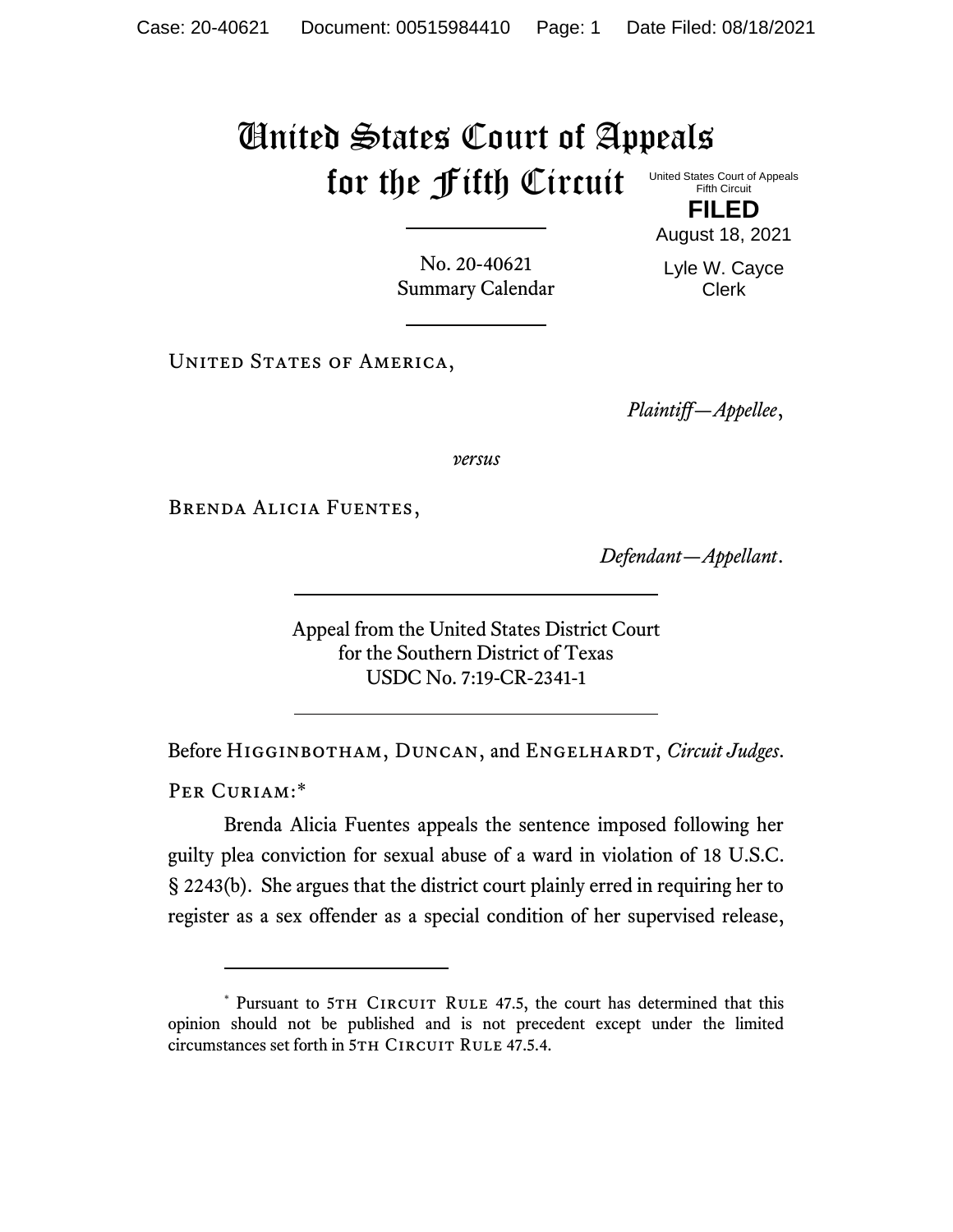## No. 20-40621

because the Sex Offender Registration and Notification Act (SORNA) provides an exception for individuals who committed sex offenses involving consensual sexual contact. She also argues that the district court failed to make any factual findings to substantiate the imposition of the special condition of supervised release.

When a defendant challenges a supervised release condition for the first time on appeal, plain error review applies if, as here, the defense had notice of the condition and an opportunity to object in the district court. *United States v. Diggles*, 957 F.3d 551, 559 (5th Cir.), *cert. denied*, 141 S. Ct. 825 (2020). To establish reversible plain error, Fuentes must show a forfeited error that is clear or obvious, rather than subject to reasonable dispute, and that the clear or obvious error affects her substantial rights. *Puckett v. United States*, 556 U.S. 129, 135 (2009). If she makes such a showing, we have the discretion to correct the error but only if it seriously affects the fairness, integrity, or public reputation of judicial proceedings. *Id*. Fuentes bears the burden of proving each of these elements. *United States v. Huor*, 852 F.3d 392, 398 (5th Cir. 2017).

First, although the district court imposed the SORNA sex offender registration requirement as a special condition of supervised release, the condition was mandatory pursuant to 18 U.S.C. § 3583(d) because an offense under § 2243(b) is a "sex offense" under SORNA. *See* 34 U.S.C.  $\S$ § 20911(1) and (5)(A)(iii), 20913(a). Thus, the district court was not required to make findings under § 3583(d) supporting the condition before it was imposed. *See* § 3583(d); *Diggles*, 957 F.3d at 558-59, 562-63.

An exception to the SORNA registration requirement is provided for by § 20911(5)(C), which provides that "[a]n offense involving consensual sexual conduct is not a sex offense . . . if the victim was an adult, unless the adult was under the custodial authority of the offender at the time of the